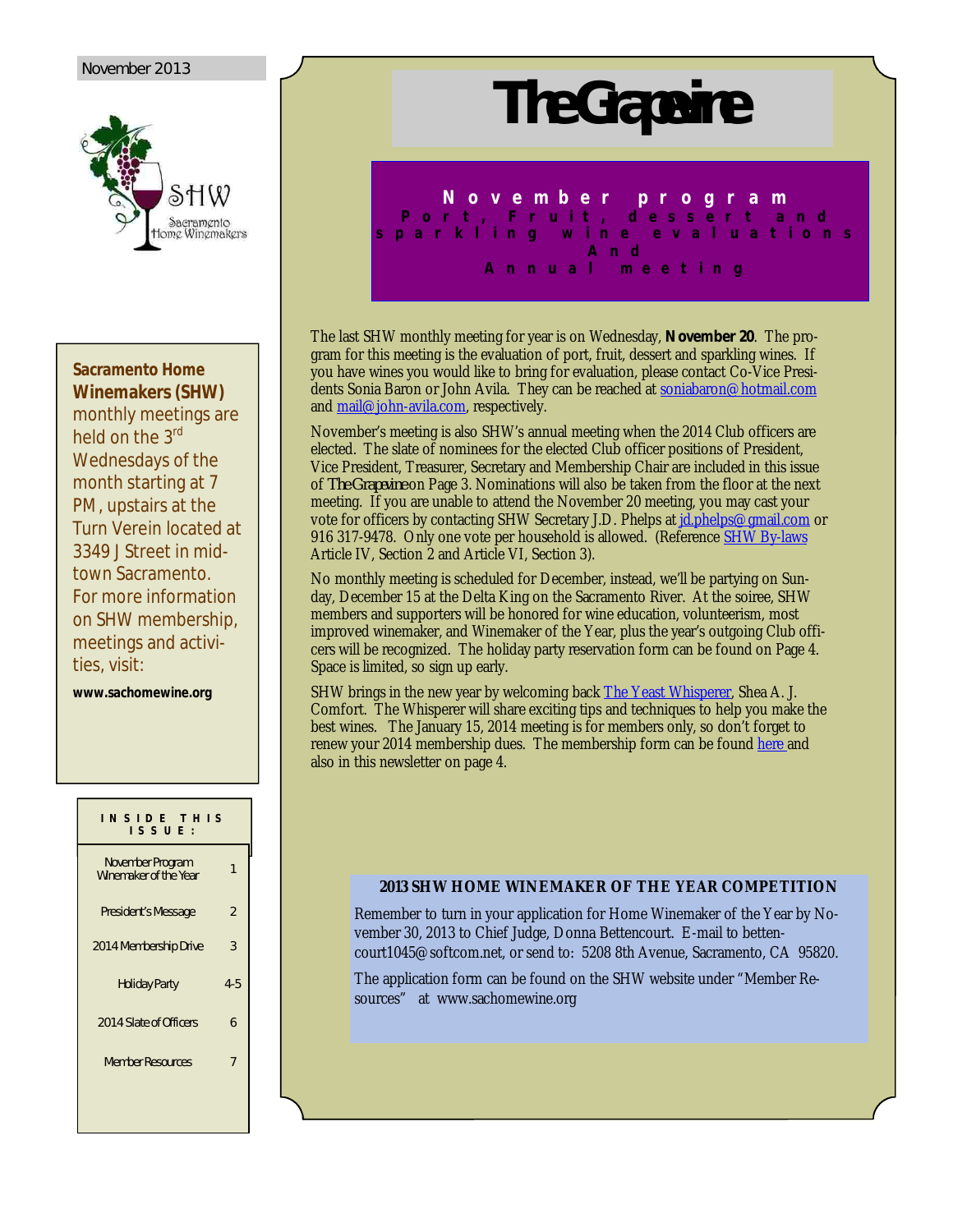**N o v e m b e r 2 0 1 3 P a g e 2**

#### **A M e s s a g e f r o m y o u r P r e s i d e n t**

Dear Fellow Wine Imbibers,

1. The Club's Annual HARVEST DINNER on November 3<sup>rd</sup> was again hosted at Frasinetti's

Winery and Restaurant. I want to direct a Special Thank-You to Vice President Sonia

Baron for again spinning together all the elements for a great party. An added surprise feature was the appearance of a "Flash Mob" Happening. This fun addition was conceived and orchestrated by club member and Provocateur - Linda Clevenger. WELL DONE!

2. The Holiday Season is fast approaching as well as the need to

chose wines to accompany our festivities. November 21 $<sup>st</sup>$  is this year's release date for the</sup> 2013 French Beaujolais Nouveau wines. I commend this wine to you as a pleasant and interesting wine to try with your Thanksgiving Dinners.

My QUESTION to you all: Has anyone made a Nouveau-style Wine this year to go with theirThanks-Giving Dinner? I recall fondly a 1992 Sauvignon Blanc we did Nouveau style.

Hmmm. Please let me know if you have had any experiences with Nouveau wines.

3. FALL with shorter days, longer nights and the onset of cold

weather always lead me to thoughts of a warm fire, a tasty beverage and a good video. A perfect time for wine-related videos!

I suspect you may be familiar with some or all of the following

Films, but, four of my favorites (in no particular order) are:

- 1) "A GOOD YEAR" (2006)
- 2) "BOTTLE SHOCK (2008)
- 3) "SIDEWAYS" (2004)
- 4) "THE SECRET OF SANTA VITTORIA (1969).

I continue looking for additional wine-related videos so please feel free to share your "finds" with me. I look forward to your input for my "video library".

**Cheers To All, Gary Young SHW President**

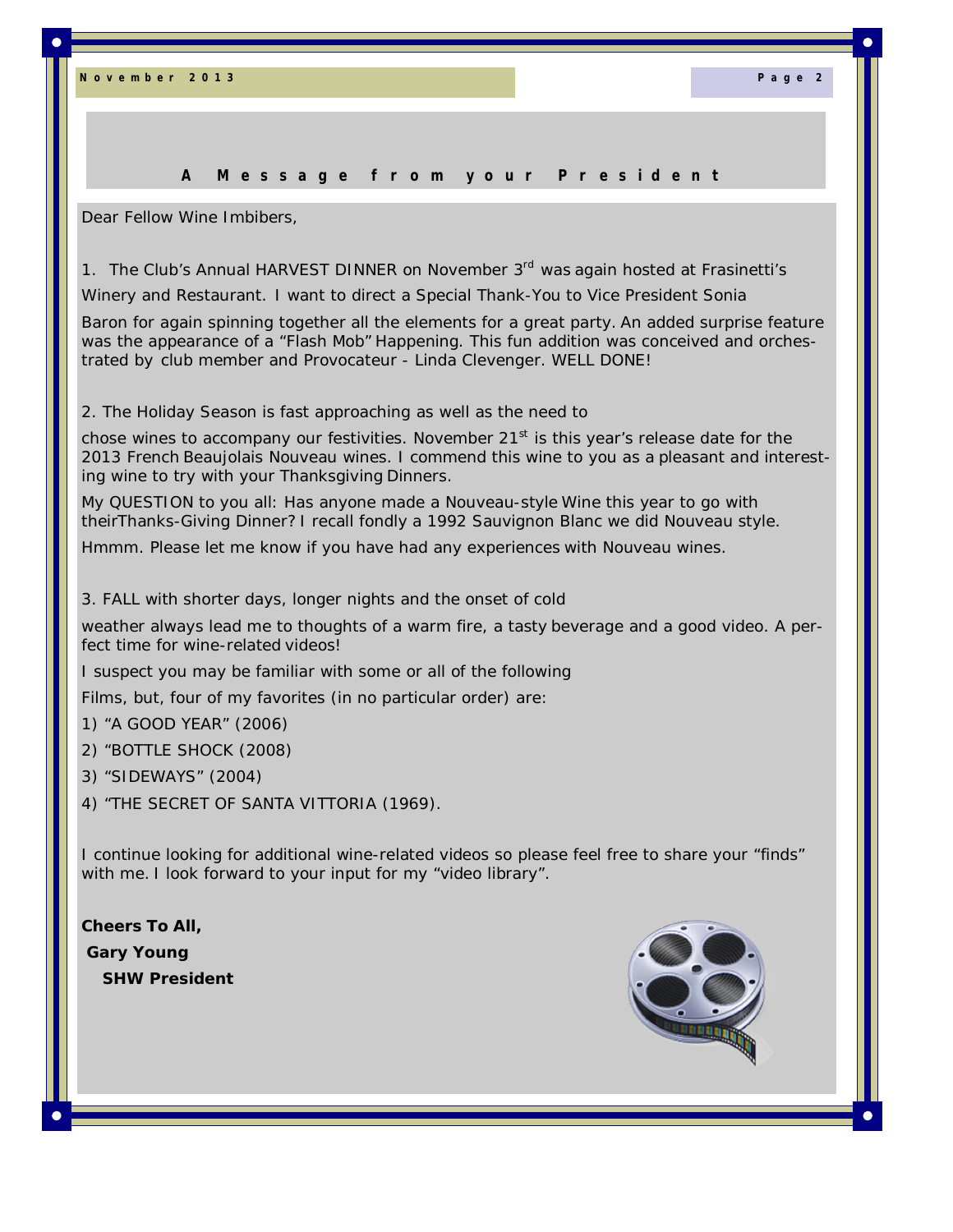**November 2013**

### **Support Your Favorite Home Wine Making Club!**

**SHW is now accepting 2014 memberships. The membership form is attached to this newsletter and can also be found at SHW's website: www.sachomewine.com.**

**SHW is a non-profit club run solely by volunteers and your support. Membership dues are applied to the Club's expenses including meeting room rent, insurance, post office box, monthly speaker costs, printing, equipment purchases and repairs, and the other necessities to bring you technical programs and Club benefit and activities. Next year's dues are \$50 per household.**

**The benefits of SHW membership include:**

**\*The Grapevine, the Club's monthly newsletter delivered to your fingertips;**

- **\*a year's subscription to WineMaker Magazine (\$25 value) sent via USPS if renewing or joining by March 1, 2014;**
- **\*having your wines evaluated by wine education and industry professionals;**
- **\*competing in SHW's Jubilee, a members-only wine competition;**
- **\*access to Club events and activities;**
- **\*member pricing on SHW events and activities;**
- **\*discounts at select winemaking-related vendors;**
- **\*email notifications on the latest winemaking happenings including grapes for sale and ad hoc opportunities; and**

**\*enjoying the camaraderie of fellow home winemakers.**

**Thank you for your support! If you have membership questions, please contact membership cochairs Fred Millar at (916) 576-9596 and fredmillar1@gmail.com or Gin Yang at (916) 217-0294 and ginyangstaehlin@yahoo.com**.

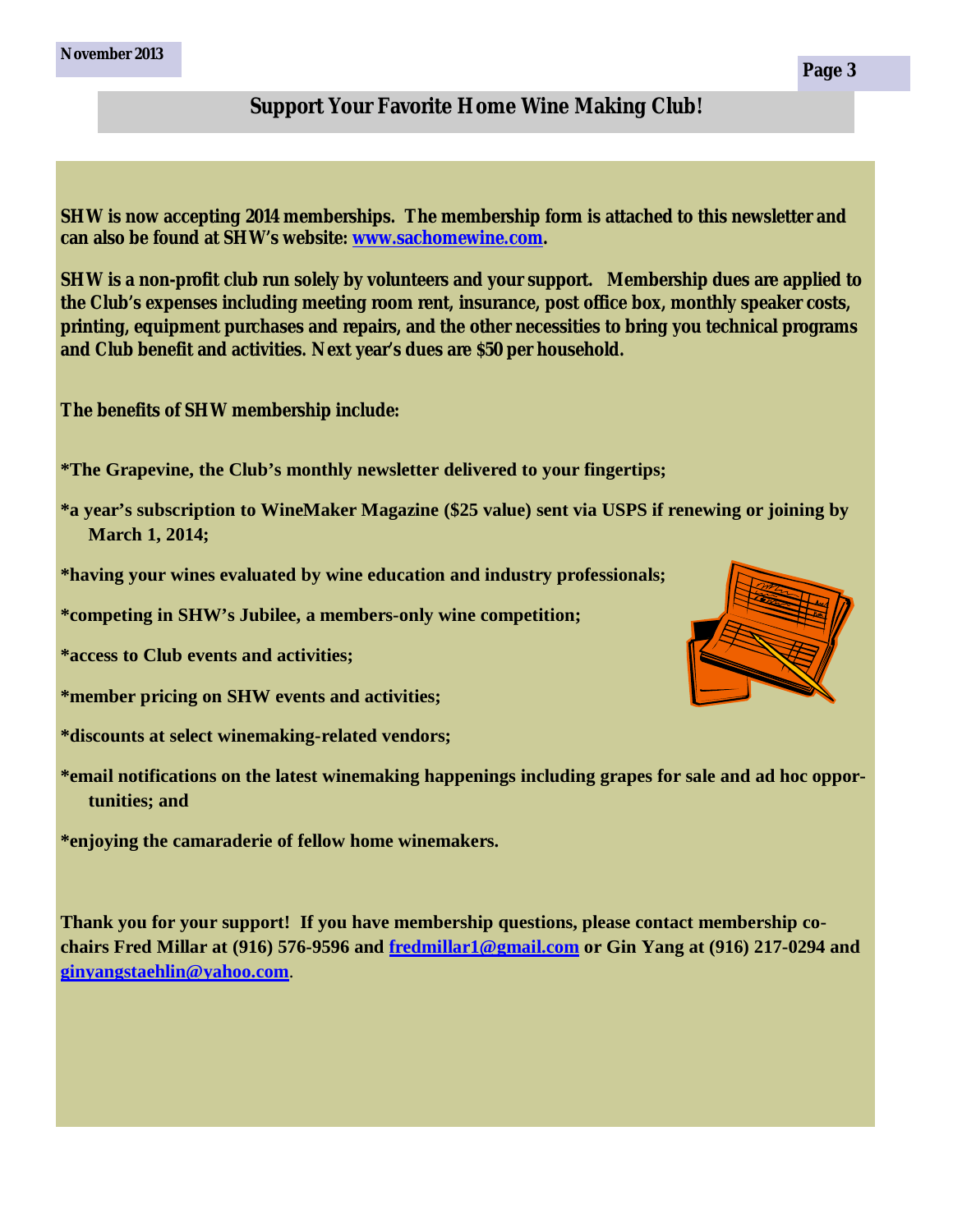**November 2013 Page 4**



# Sacramento Home W inemakers



# **Annual Holiday Dinner & Party**

# **Delta King Riverboat/Paddle Wheel Banquet Room Old Sacramento**

# **Sunday, December 15, 2013 Social Hour 4:00 PM (Includes No-Host Bar) Dinner 5:00 PM**

**Please bring wine for your table or wine to share with other Club Members!!**

**Assortment of Appetizers ~ Served during Social Hour**

**Plated Dinner**

Choice of One (1): Salmon, ½ Chicken or Filet Mignon, paired with Winter Medley Salad, Steamed Seasonal Vegetables, Potatoes, Pasta or Rice, Assorted Freshly Baked Rolls followed by Dessert

> \$45.00 per person for Members \$50.00 per person for Non-Members (Inclusive of tax and gratuity)

# **Reservation and Payment post-marked/received after December 6, 2013 is \$55.00 per person, no exceptions.**

**Payment is non-refundable and no Reservation/Payment will be accepted after Wednesday, December 11th!**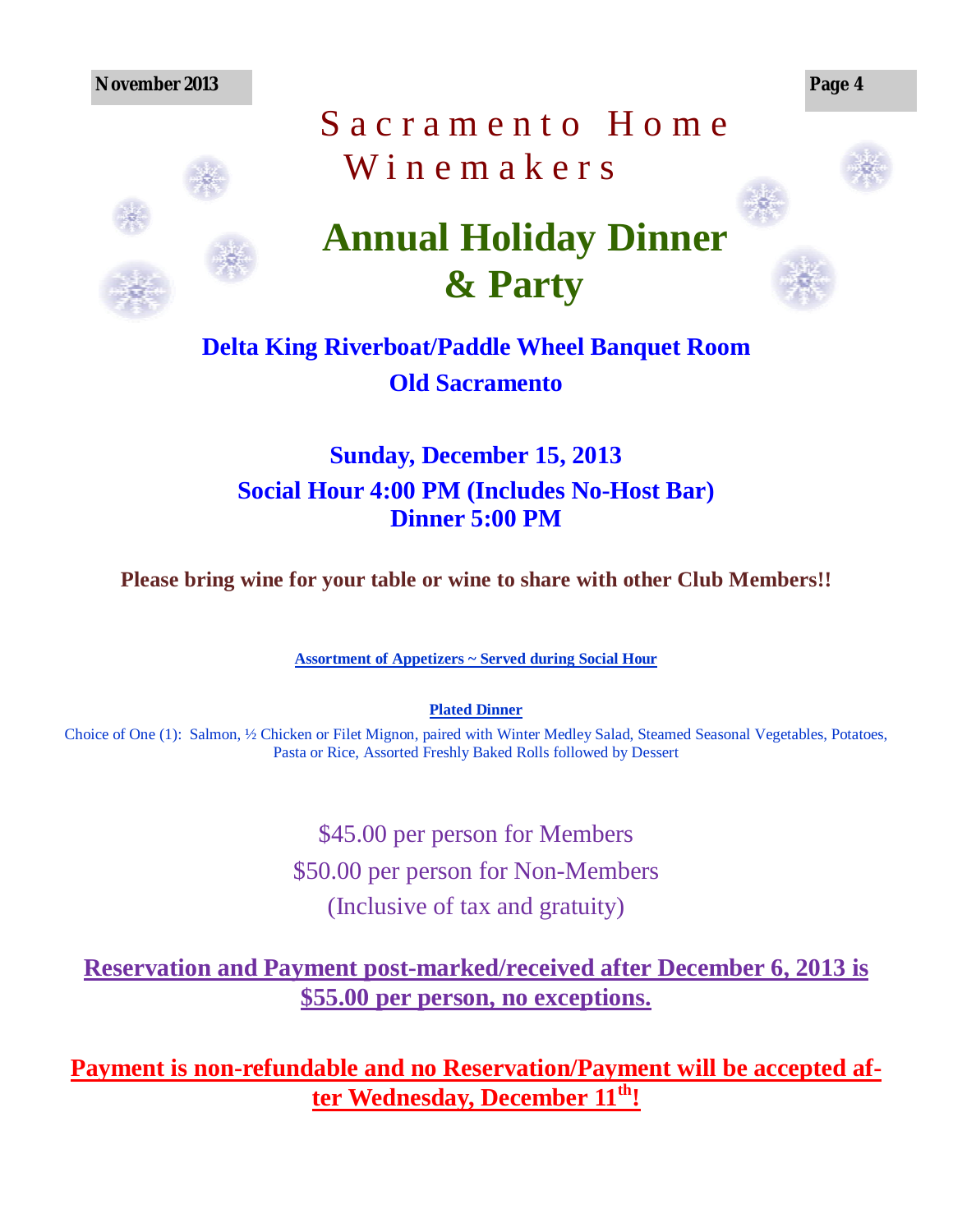## **Holiday Gift Exchange**



**Bring a gift valued at \$10 and take a gift home! No worries if you've been naughty or nice this year!**



## **Discounted Room Rate**

**For those of you who would like to reserve a room on board the Delta King at a 15% discounted price (includes breakfast in the Pilothouse Restaurant), visit www.deltaking.com or call (916) 444-5464 and make your reservation under rate type "discount" and enter the special group code: SHW. This discount is valid based on room availability.**

--- ----------------------------------------------------------------------------------------------------------------------------------------  $\frac{1}{2}$ 

**2013 Annual Holiday Dinner & Party ~ \$45 for Members, \$50 for Non-Members**

#### **Payment received by Friday, December 6, 2013**

**Please indicate choice of: Salmon (S); Chicken (C); or Filet Mignon (FM)**

| Club Member(s) First/Last Name(s)               | (S/C/FM)    | Make check payable to: Sacra-<br>mento Home Winemakers and<br>mail check to: P.O. Box 894,<br>Rancho Cordova, CA 95741 |
|-------------------------------------------------|-------------|------------------------------------------------------------------------------------------------------------------------|
| (S/C/FM)<br>Non-Member(s) First/Last Name (s)   |             | <b>Questions?</b> ~ Please con-<br>tact Debra Moretton,                                                                |
|                                                 |             | <b>Holiday Party Coordinator</b>                                                                                       |
|                                                 | (S/C/FM)    | at 916-296-1115 or                                                                                                     |
|                                                 | (S/C/FM)    | dem1019@sbcglobal.net                                                                                                  |
| <b>Number of Members for Holiday Dinner</b>     | $x $45 = $$ |                                                                                                                        |
| <b>Number of Non-Members for Holiday Dinner</b> | $x $50 = $$ |                                                                                                                        |
| <b>Total Amount:</b>                            |             |                                                                                                                        |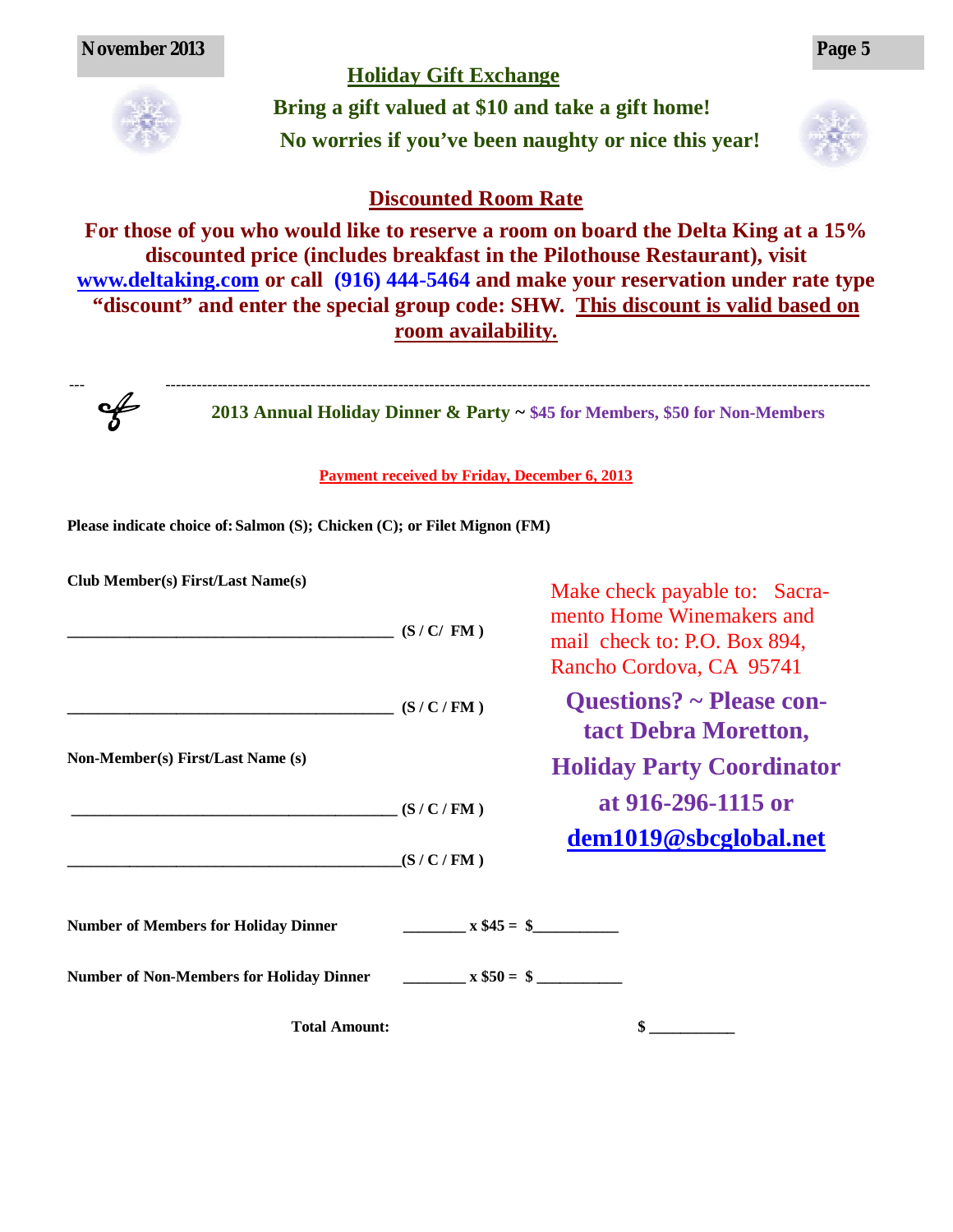# **2014 SHW SLATE OF OFFICERS**

**The Board of Directors of the Sacramento Home Winemakers Associations presents to you for consideration the following slate of officers for the year 2014**

> **President—Donna Bettencourt Vice President—Sonia Barron and JD Phelps Secretary—Joe and Lynn McGillivray Treasurer—Steve Barrett Membership Co-Chairs—Gin Yang and Fred Millar**

**Nominations will also be taken from the floor at our November 20, 2014 annual meeting.**

# **HARVEST DINNER FLASH DANCE SURPRISE !!**

If you were not at the November Harvest Dinner, you missed a probably unrepeatable experience. Attendees were treated to a staged flash dance to the tune of Marvin Gaye's "I Heard it Through The Grapevine" skillfully choreographed by Pamela Trokanski, and danced by fellow SHW members (Carol Clark, Sonia Baron, Donna Bettencourt, Holly Heggli, Donna Brown, Tom Engel, Helen Frisch, and Suzanne Bruns) and the Pamela Trokanski dancers. SHW members practiced secretly their moves for almost two solid weeks to pull this off.



**The Pamela Trokanski Dance Theatre will be performing on Saturday November 16th at 8:00 PM. in Davis.**

**Please show your support for this wonderful non-profit organization.**

**www.trokanski.com**